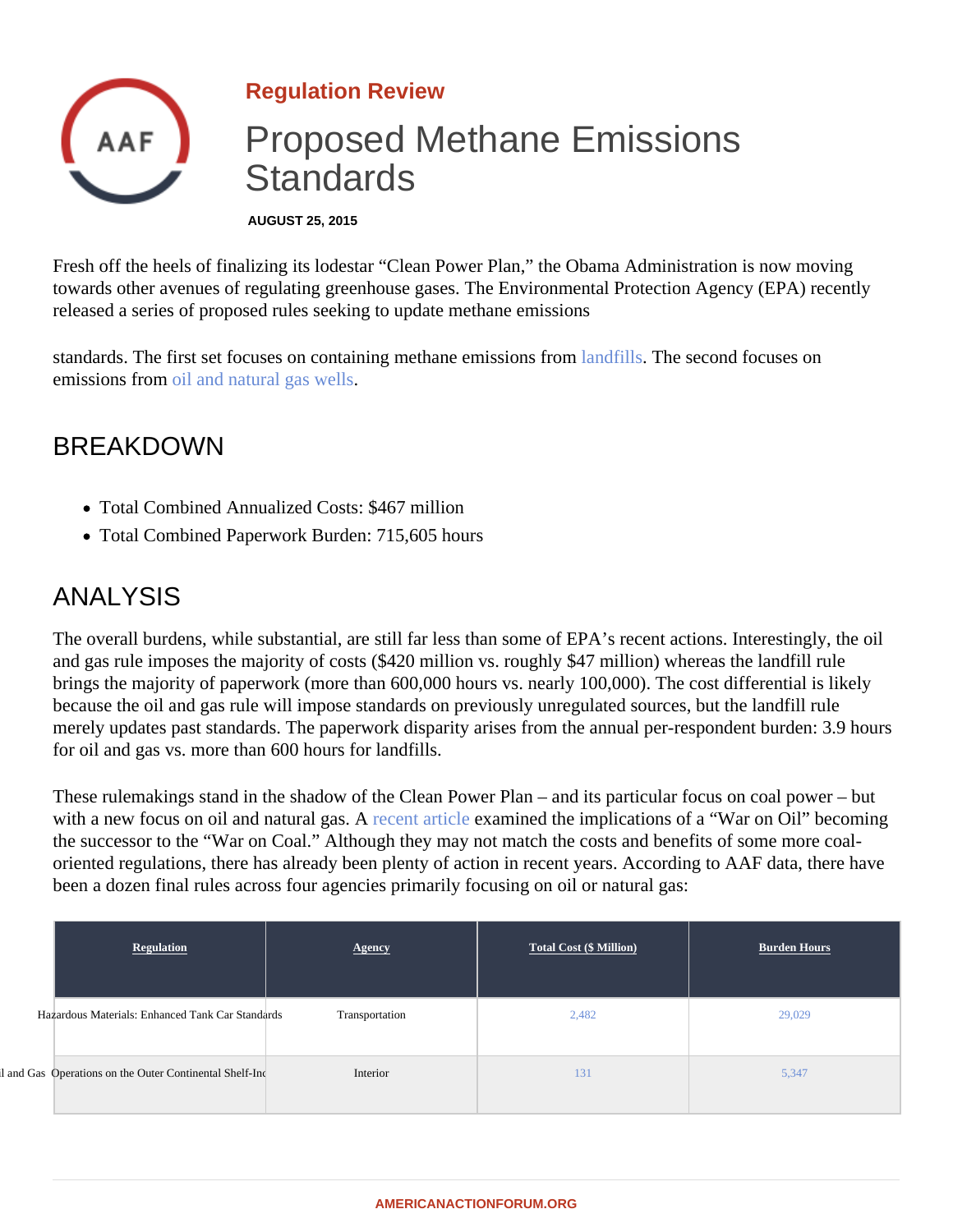| Regulation                                                                     | Agency         | Total Cost (\$ Million) | <b>Burden Hours</b> |
|--------------------------------------------------------------------------------|----------------|-------------------------|---------------------|
| Oil and Gas; Hydraulic Fracturing on Federal and Indian Lands                  | Interior       | 50                      | 50,758              |
| Approval and Promulgation of FIP for Oil and N                                 | EPA            | 6.50                    | 29,655              |
| Indian Oil Valuation Amendments                                                | Interior       | 2.71                    |                     |
| Pipeline Safety: Pipeline Damage Prevention                                    | Transportation | 2.08                    |                     |
| ipeline Safety: Miscellaneous Changes to Pipeline Safety Regulatloassportation |                | 1.10                    |                     |
| Standards for Business Practices for Interstate Natu                           | <b>FERC</b>    | 0.30                    | 5,152               |
| Natural Gas Act Pipeline Maps                                                  | <b>FERC</b>    | 0.16                    | 1,252               |
| mmunication of Operational Information between Na                              | <b>FERC</b>    | 0.11                    | 1,920               |
| Storage Reporting Requirements of Natural Gas Companies                        | <b>FERC</b>    | $-0.39$                 | $-6,420$            |
| Leasing of Osage Reservation Lands for Oil and                                 | Interior       |                         | 21,954              |
| <b>TOTAL</b>                                                                   |                | \$2,675                 | 138,647             |

The overall totals so far are relatively modest compared to certain coal regulations, but they're far from inconsequential. Including simply the burdens from the oil and gas methane rule would bring the overall cost total past \$3 billion and paperwork beyond 200,000 hours.

The entire regulatory package weaves its way across various lengthy documents. On the oil and gas side, the are four regulatory documents (some of which are non-rulemaking guidance), ten additional supporting documents, and a separate sub-section on "Indian Country Minor New Source Review." The six documents totaling 240 pages. Combined, they take up at least 1,446 pages. On the landfill side, there are two regulatory documents, four supporting documents, and four databases.

Such an extensive array of regulation begs the question: why is all of this necessary? Looking to EPA's own data, methane emissions have declined steadily: